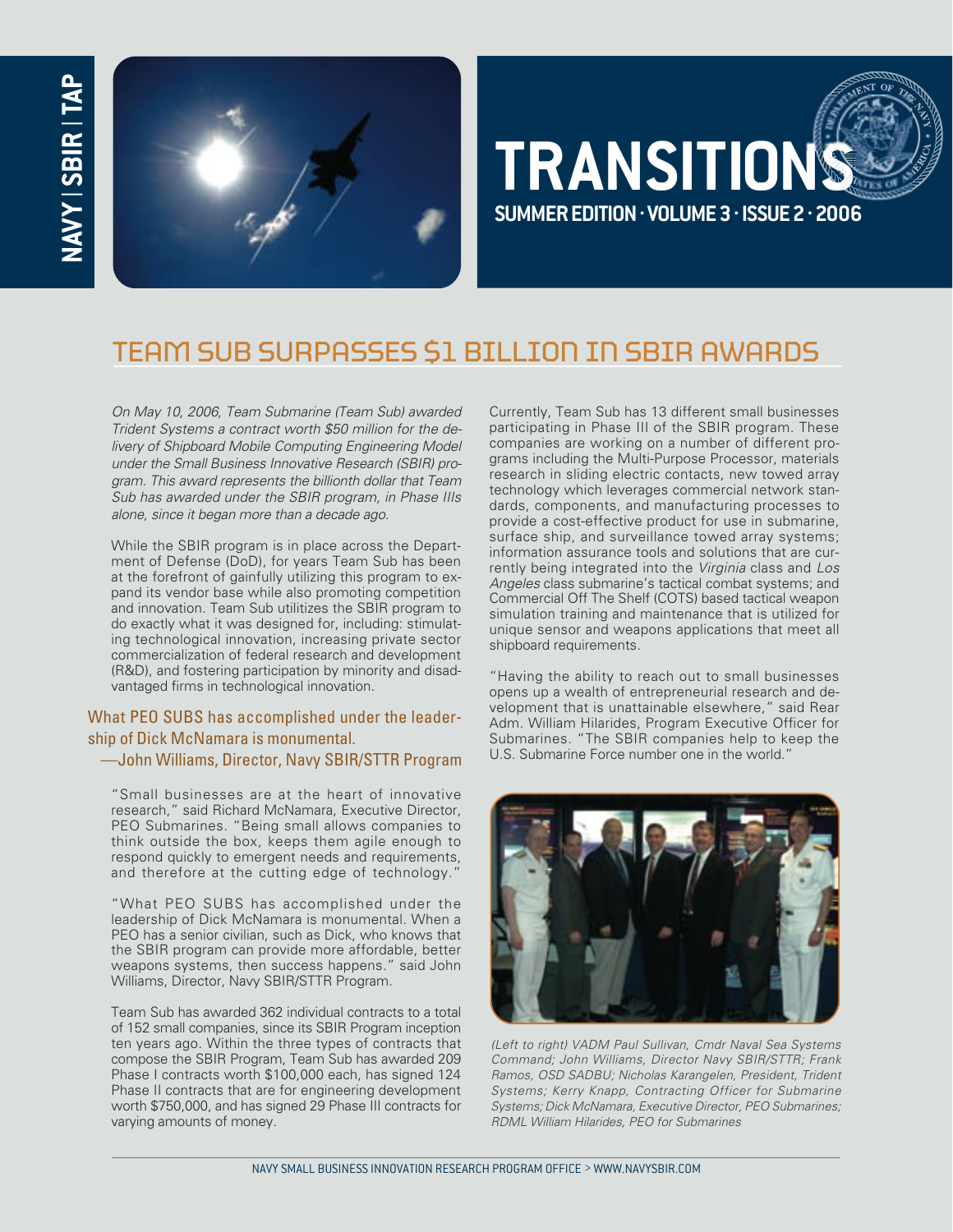## '06 SUCCESSES AND CHALLENGES AHEAD

We began 2006 full of enthusiasm, looking ahead toward the 6th annual Navy Opportunity Forum with its biggest-ever cast of presenting SBIR projects, and paying attention to increased SBIR proactivity by several defense industry giants. We were pleased to see more SBIR veterans speaking out to improve the SBIR program, and were aware of intense Congressional desire for increasing and accelerating the transition of SBIR technologies into Defense systems. Indeed, we hoped that 2006 would be the "Year of Commercialization" for the SBIR program.

As I write this column in late July, I'd have to say that already the year has fulfilled its promise–and that this turn of events has brought us face-to-face with many challenges that the SBIR community must embrace immediately. Keep in mind that there's a broader context, here: the imminent reauthorization of the SBIR program, which must be resolved by 2008.

#### Navy Opportunity Forum

If you participated in this year's Forum, you saw the sea change–including a 50% increase in participation from 900 to 1330 persons. And it's not just that we saw a significant increase in attendance by the government acquisition community, and more defense contractors implementing plans to mine the Forum's 150 SBIR project resources. This year, we were also honored by the presence of some very important figures in keynote speaking roles: Dr. Dolores Etter, the Navy's new ASN (RD&A), Sen. Mark Pryor (D-AR), and Peter Levin, the veteran Minority Counsel of the Senate Armed Services Committee. Ultimately, the success of this year's Forum will be measured by the number of Phase III dollars realized by Forum firms and the number of SBIR technologies acquired to meet warfighter needs. In any case, this Forum crossed an important threshold of visibility.

#### Primes Initiatives

Over the past year, five well-known defense contractors –Lockheed Martin, Raytheon, Boeing, Curtiss-Wright and Northrop Grumman–have announced broad corporate approaches to SBIR involvement, including formal appointment of SBIR leads at the corporate level. We expect other large defense contractors will follow. While the Navy SBIR program's Primes Initiative is designed to facilitate such activity, we will carefully monitor outcome metrics, especially the number of key ACAT program subcontracts let to our SBIR firms by these industry giants. These are critical success metrics.

#### DoD SBIR Commercialization Pilot Program (CPP)

The 2006 Defense Act contains in Sec. 252 authorization of a four-year pilot program. In a 27 June, 2006 memo to Army, Air Force and Navy Secretaries, Kenneth Krieg, OSD AT&L, writes, "The purpose of the CPP is to accelerate the transition of SBIR-funded technologies to Phase III ... through activities that enhance the connectivity among SBIR-firms, prime contractors and DoD science and technology and acquisition communities. It can also be accomplished by improving a SBIR firm's capability to provide the identified technology to the Department, either directly or as a subcontractor.'

The three services are rapidly pushing our individual CPP strategic planning processes, as you will soon learn, with DoD coordination provided by Carol VanWyk, former NA-VAIR SBIR Program Manager.

#### CHALLENGES TO BE EMBRACED

#### SBIR Data Rights Issues

This year we saw more than one SBIR commercialization effort stymied by contractual insertion of SBIR data rights. If the opportunity posed by the DoD CPP is to be realized, this set of problems must be addressed by all stakeholders, and resolved.

#### Measuring Phase III Performance by the Primes

The key success metric of Primes' uptake of the SBIR opportunity has to be the number of key subcontracts let to SBIR firms. However there is no standard in which to measure by. Resolving this issue needs to be a critical part of the DoD's CPP effort and will allow the services and Congress to measure Phase III money flow from the prime to SBIR firms.

#### Incentivization in the Transition Stream

Developing standard incentive clauses that reward our primes for reaching SBIR subcontracting goals will be critical if we are to achieve the goals of the CPP. First we need to establish rules for measuring Phase III activity and an incentive structure, then we need to require that these incentive clauses get incorporated in major DoD contracts.

#### Supporting Enhanced Technical Assistance

While the Navy finds real value in the Navy Transition Assistance Program (TAP), even the first steps in the DoD SBIR CPP have shown the need for the Navy to provide additional transition assistance to our SBIR firms, starting at the Phase I. Doing more, in this regard, requires clarification of the technical assistance funding provisions in section 301 of the SBIR legislation. Currently our SBIR firms are not using the \$8,000 allotted in the legislation because of the limitations of the language.

In closing, it has been a very busy year, but there is still much to be done. We need to make the most of the increased interest that the DoD SBIR program is currently getting and push for changes that will continue to increase the transitions of SBIR technologies. We know that our SBIR firms have the technologies that can provide the warfighter with a significant advantage and address the rising costs of weapon systems. We need to continue the fight, and eliminate the barriers that still exist.

—John Williams, Director Navy SBIR/STTR Program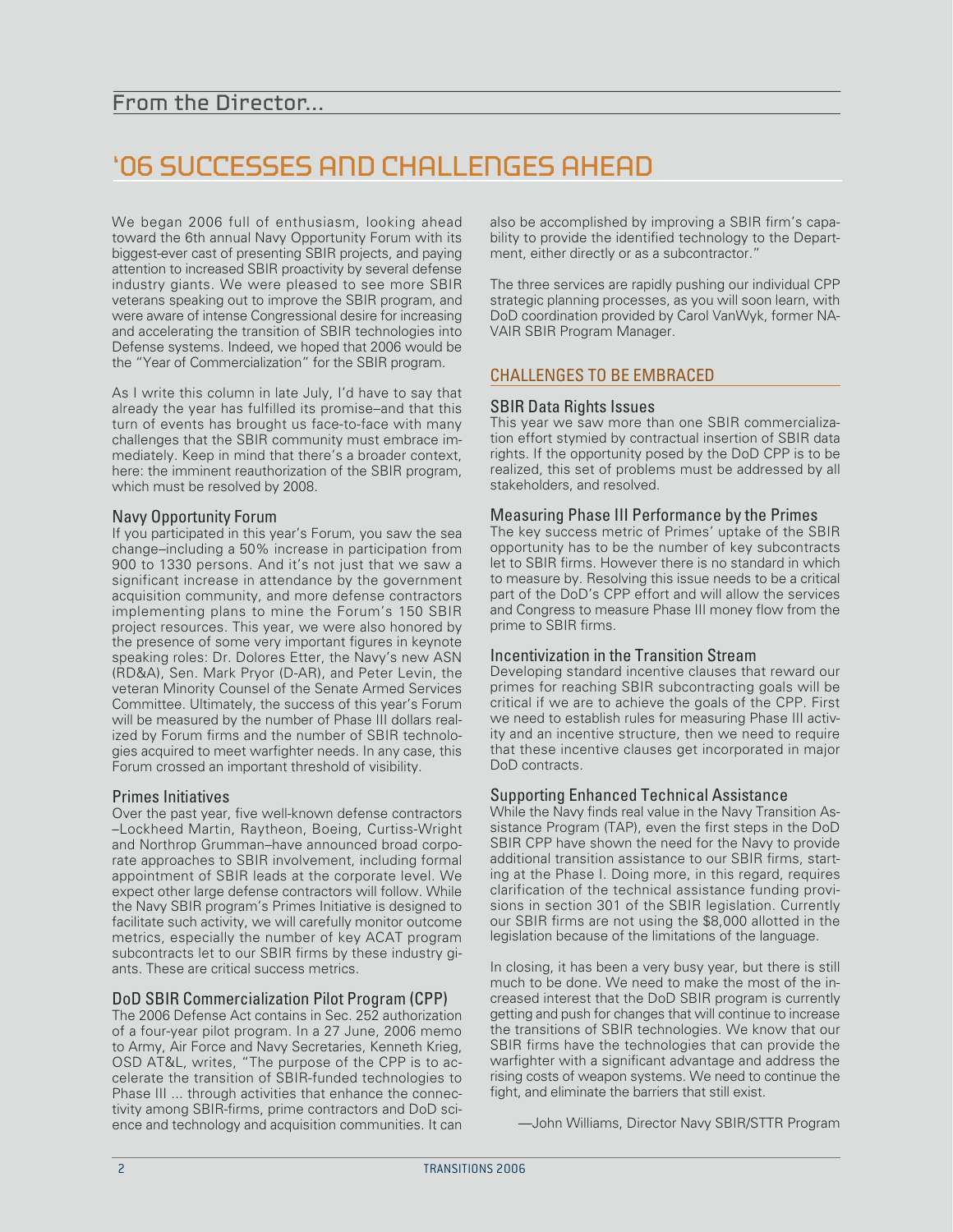### PLANNING SYSTEMS INCORPERATED ACQUIRES NEPTUNE SCIENCES, INC.

When looking to broaden market opportunities and expand technology reach, Planning Systems Incorporated (PSI), a leading network-centric technology company, approached Neptune Sciences Incorporated (NSI) in 2004 concerning a possible acquisition. NSI, a 2001 Tibbetts Award recipient, and PSI had worked together on previous projects and had a good appreciation of each others strengths.

As successful SBIR firms with strong DOD customer relationships, both CEOs–Dr. Alan Friedman of PSI and Dr. Marshall Earle of NSI–realized that their combined technologies could provide expanded opportunities for additional services to these valued customers. At the acquisition announcement, Dr. Friedman remarked that the acquisition of NSI would "strengthen our market position, giving PSI an additional services presence in specific geographic locations and adding to the portfolio of innovative technologies that we are developing and deploying within the government and commercial sectors."

Recently, Transitions sat down with Dr. Earle and Sophie Barrett, PSI Director of Corporate Communications to discuss the PSI acquisition of NSI, the reasoning behind the agreement, and some key lessons that can be taken away by other SBIR firms in similar situations. Echoing Dr. Friedman's sentiment at the acquisition announcement, Dr. Earle commented that "NSI brings a number of talented people and a suite of emerging technology developments to the table that will immediately benefit PSI's current business, as well as future opportunities." Due to the synergy between the two companies, the formal acquisition process moved quickly. NSI provided a brief on their technologies and capabilities to the PSI management team which subsequently led to PSI's submission of an acquisition "letter of intent."

Upon receipt of the letter of intent, Dr. Earle assembled his employees, informing them of the potential acquisi-



NSI Data Acquisition Buoy Payloads.

tion and emphasizing the need for both organizations to complete the due diligence process. Keeping employees of both companies informed of the changes really kept the process on track. "Change isn't easy for anyone, but emphasizing the positives of this transaction was very important to achieving a smooth transition for both organizations," said Barrett.

The acquisition was finalized on Nov. 1, 2004 and under the terms of the agreement NSI remained as a contiguous unit operating as the Neptune Sciences Division of PSI with Dr. Earle managing the new division. This division, mainly located in Slidell, La., employs approximately 45 people in two locations and focuses on development of ocean wave and surf zone instrumentation, ocean buoys, Unmanned Aircraft System (UAS) sensors, and technology for protection and surveillance of offshore facilities.

Dr. Earle expressed satisfaction with the process and expanded opportunities that were created. He and Ms. Barrett outlined some of the key lessons that other SBIR firms should keep in mind when considering an acquisition opportunity as a means to further their commercialization options, including:

- » Sharing a common corporate culture and similar management principles is critical.
- » Shared intellectual property and SBIR Data Rights can bring additional opportunities to the combined organization. All SBIR Data Rights are retained under the agreement and existing SBIR contracts are unaffected by the acquisition.
- » Communicate, communicate, and communicate! The acquisition objectives need to be communicated to all affected parties in a complete and timely manner.
- The conversion to new management processes takes time. It is important that both organizations have accurate, up-to-date personnel and financial files.
- The combined strength of both organizations brings more stability and less risk to addressing common technical challenges. The potential for higher level sales and expanded career opportunities can be leveraged by each organization.

The lessons learned by both NSI and PSI were to be utilized again, in very short order. Less than one year following the completion of their acquisition, Foster-Miller, Inc., the U.S.-based engineering and technology development company which is part of the rapidly expanding QinetiQ North America group of companies, announced it was acquiring PSI. The acquisition was finalized on Sept. 2, 2005.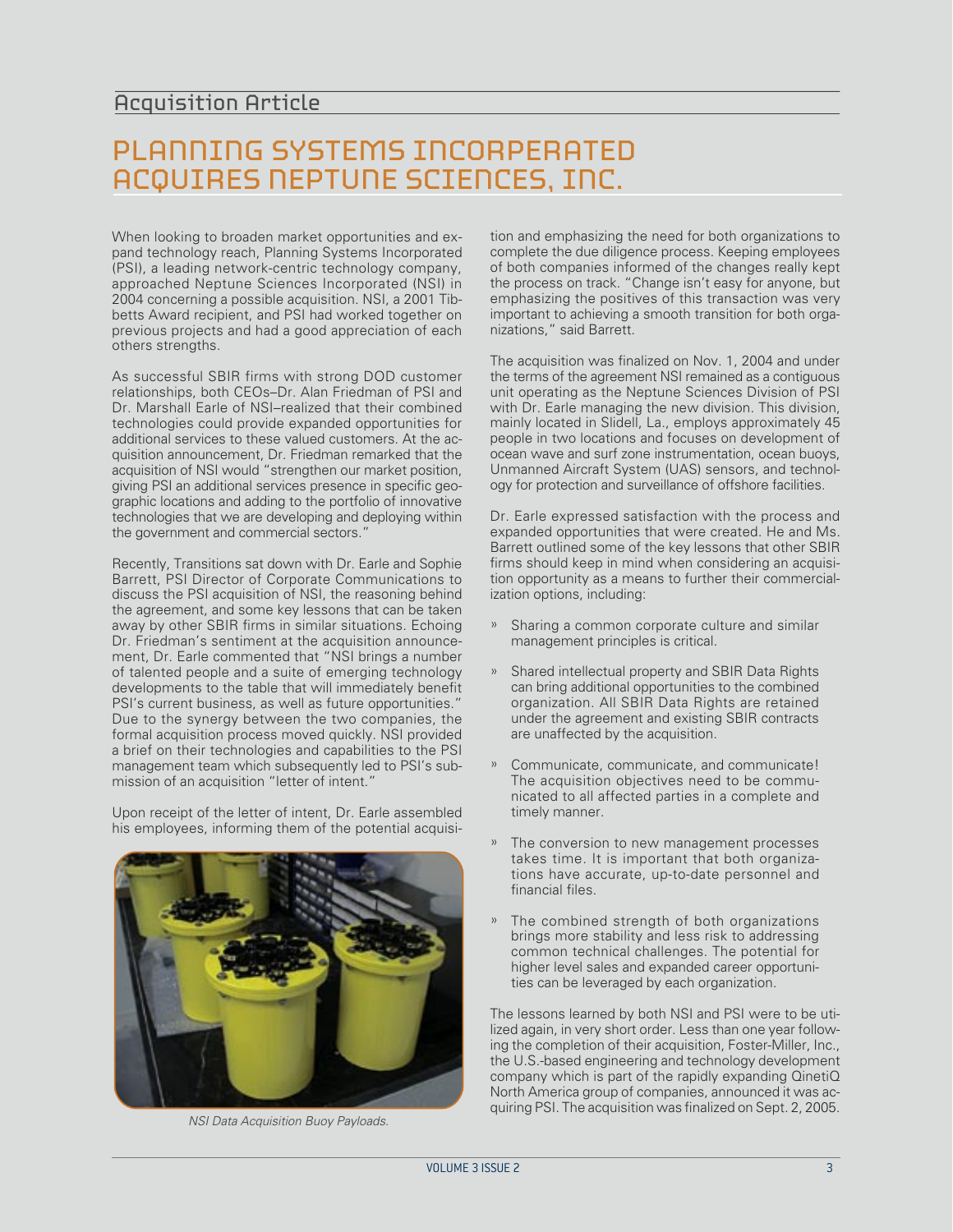### FORMER SBIR AWARDEE HONORS DOD SBIR PROGRAMS IN RIBBON CUTTING CEREMONY

"Today it is my honor and joy to reciprocate some recognition to this organization. I would like to announce the dedication of the Office of Student Services to the United States Department of Defense Small Business Innovation Research program."

> —Fariborz Maseeh, Founder and former President and CEO, IntelliSense Corporation Founder and President of the Massiah Foundation for Venture Philanthropy

Meeting needs and effecting change on a grand scale takes many people, but often has just one catalyst. On May 9, at Portland State University, a group of people including leaders of industry, University administration, and political leaders, gathered to honor a catalyst of many changes–Dr. Fariborz Maseeh. The event was to celebrate the grand opening of the building that will house the Fariborz Maseeh College of Engineering and Computer Science and included a ribbon cutting ceremony involving Ted Kulongoski, Governor of Oregon; Steven A. Ballmer, Microsoft Corporation Chief Executive Officer; Fariborz Maseeh, Massiah Foundation founder and president; Dan Bernstine, Portland State University president; and Robert Dryden, Dean of the Maseeh College of Engineering and Computer Science.

This celebration, over two years in the making, was brought about by a generous gift of \$8 million to PSU from Dr. Fariborz Maseeh. An alum of the PSU engineering program, Dr. Maseeh's gift–made through the Massiah Foundation–is the largest donation ever received by the University. The money was designated to fund the construction of the Northwest Center for Engineering, Science and Technology as well as to establish two professorships, five student fellowships, and an endowment for the dean of the College of Engineering and



(Left to Right) Dr. Fariborz Maseeh, Steven A. Ballmer, Microsoft CEO, Dan Bernstine, PSU President, Robert D.Dryden, Maseeh College Dean, Theodore R. Kulongoski, Governor of Oregon

Computer Science, which has been named the Fariborz Maseeh College of Engineering and Computer Science at Portland State University. Commenting on his gift, Dr. Maseeh said that he hoped his gift would, "help propel the Maseeh College of Engineering and Computer Science to new heights."

Fariborz is working to support a diverse American population, one that doesn't have the financial means to get ahead, by investing in education, culture and children's organization.

—John Williams, Director of Navy SBIR/STTR Program

Dr. Fariborz Maseeh, an entrepreneur, is a worldwide recognized expert in the field of micro-electro-mechanical systems (MEMS). The founder and former president and chief executive officer of IntelliSense Corporation and the founder and the president of the Massiah Foundation, Maseeh is a first-generation immigrant, born in Iran. He received both his B.S. in Structural Engineering and M.S. in Mathematics from PSU before earning a doctorate of science from the Massachusetts Institute of Technology in 1990.

Maseeh founded IntelliSense in 1991 with the vision of reducing the time and expense of creating next-generation MEMS devices. Under his leadership, IntelliSense successfully began the first custom design, development, and manufacturing MEMS operation and became the world's fastest-growing MEMS corporation, twice named to both The New England Technology Fast 50 and The Forbes Fast 50. In 2000, IntelliSense was acquired by Corning, Inc., after which Maseeh founded an investment management firm located in Southern California and started the Massiah Foundation, which makes investments for public benefit where there are unmet needs, including the areas of education, health care, spirituality, arts, and culture.

Prior to the acquisition, IntelliSense received DoD SBIR funding. At that time, John Williams, who now serves as the Director of the Navy SBIR/STTR Program, was the TPOC for IntelliSense and worked closely with Maseeh on his Navy SBIR contracts. Maseeh had extended an invitation to Williams to attend the May 9 event.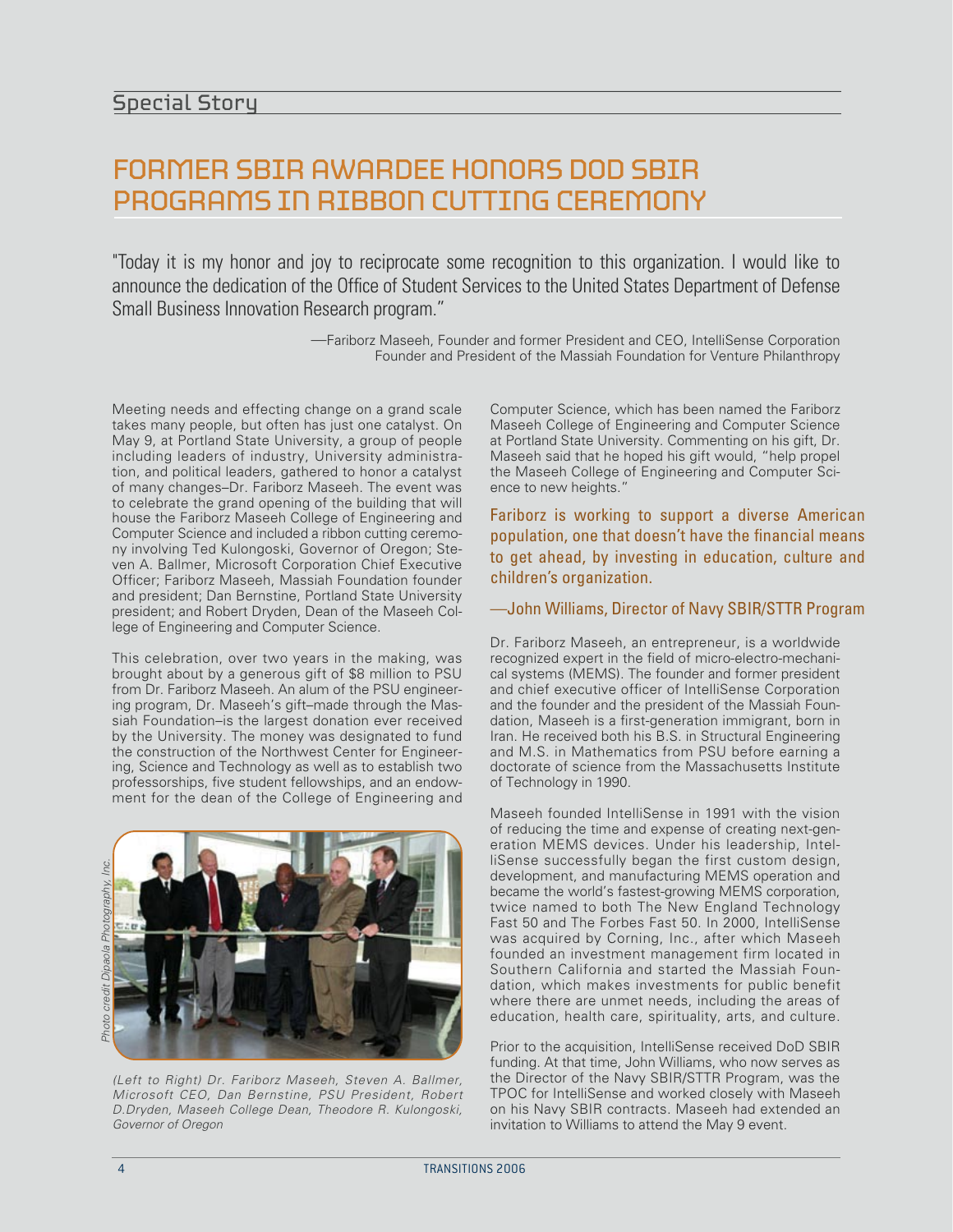Inc. Photo credit Dipaola Photography, Inc. Photo credit Dipaola Photography,



(Left to right) Robert Dryden, Dr. Fariborz Maseeh, John Williams stand in front of the Student Services office dedicated to the DoD SBIR Program.

During the ribbon cutting ceremony, Maseeh made clear to those present the importance of SBIR funding in the success of IntelliSense.

"I studied here [at PSU] under Dean Erzurumlu and Prof. Rad. What these talented people invested in has carried me throughout my life. I have said this before, and I say this today, that I often thought that I had worked a lot harder here than when at MIT," Dr. Maseeh remarked during the ceremony.

"Later on in my entrepreneurial self studies, a different organization invested in me and I owe my business success to it. It is quietly one of the largest venture capital organizations in the world. Today it is my honor and joy to reciprocate some recognition to this organization. I would like to announce the dedication of the Office of Student Services to the United States Department of Defense Small Business Innovation Research program."

A plaque outside the new office of student services reads:

The Department of Defense (DoD) Small Business Innovative Research (SBIR) program has enabled numerous companies and entrepreneurs to achieve success by providing funding for their research.

"The entrusted investments from the U.S. Navy, U.S. Air Force, U.S. Army, and the Defense Advanced Research Projects Agency (DARPA) SBIR Programs have had a profound impact on my success"

—Fariborz Maseeh

Williams, speaking on behalf of the Navy SBIR program, was able to relate to the attendees the inspiration Maseeh had provided to those at the Navy who had worked with him. Reiterating Maseeh's work ethic and commitment to his business, Williams told the crowd, "Fariborz is working to support a diverse American population, one that doesn't have the financial means to get ahead, by investing in education, culture and children's organization." The work of the Massiah Foundation is structured to provide funding for individuals who will move ideas forward. The gift to the PSU Engineering and Computer Science program will help to provide critical research and workforce development, which is sorely needed, not only in the Portland area, but across the country.

"He is also promoting the DoD SBIR program at a time when many of us forget that the DoD funds more than the war effort, but also funds the advancement of science and research through our universities and small companies," Williams remarked.

He went on to say that as a government employee, Maseeh's story reconfirms for him the fact that Federal R&D programs can have an impact not only on individuals, but on whole communities. "In closing," Williams said, "Thank you, Fariborz, the Department of Defense is honored to have played a part in your success and we thank you for what you have given back.'



Maseeh College of Engineering and Computer Science, Portland State University Campus

## FARIBORZ MASEEH COLLEGE OF ENGINEERING & COMPUTER SCIENCE OFFICE OF STUDENT SERVICES

Dedicated in recognition of contributions from

The U.S. Department of Defense SBIR Program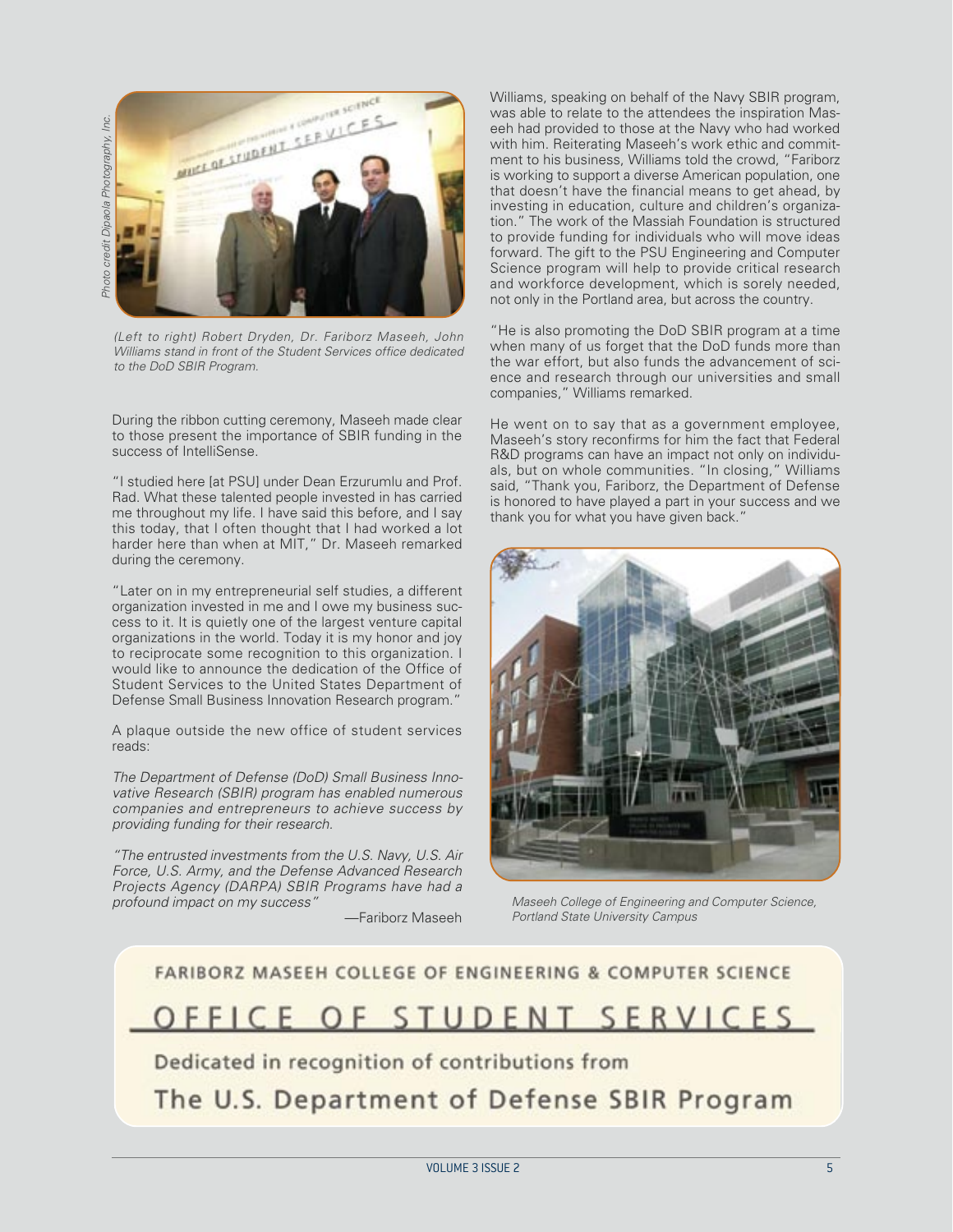

## PHOTOS FROM THE FORUM

The 2006 Navy Opportunity Forum® was a huge success with over 1300 people in attendance. These two pages include photos of the event and quotes from participants and attendees.

"The Navy Forum gave us an opportunity to gain knowledge, awareness and business contacts in a focused environment of emerging technologies and requirements affecting the maritime industries. We found that the event supplied a good mix of briefings and networking opportunities. The synergy and ability to contact a wide-range of promising partners is rarely available in one location. This was the event to attend this year!"



GSE,Inc., Presenting Firm at 06 Navy Opportunity Forum®

"The Virtual Acquisition Showcase®, available online, is exceptional, in both is scope and depth. I would venture that it is unparralled in similar events and should serve as a model for all /any similar events. It was especially useful for pre-screening and optimizing my time at the show."



Luncheon featuring Dr. Delores Etter, ASN (RD&A), as speaker

"Of all comparable events that I have attended in 20+ years, this has been the best."

"I like the presentations by the small businesses and the strict time keeping. You get 20 minutes–just enough!"

"The conference was well run and offered several things we were looking for, including:

- » Broad range of technologies represented
- » Diverse showcase of technology
- » Networking and one on ones
- » Opportunity to re-connect with companies/ Navy customers and to meet new ones"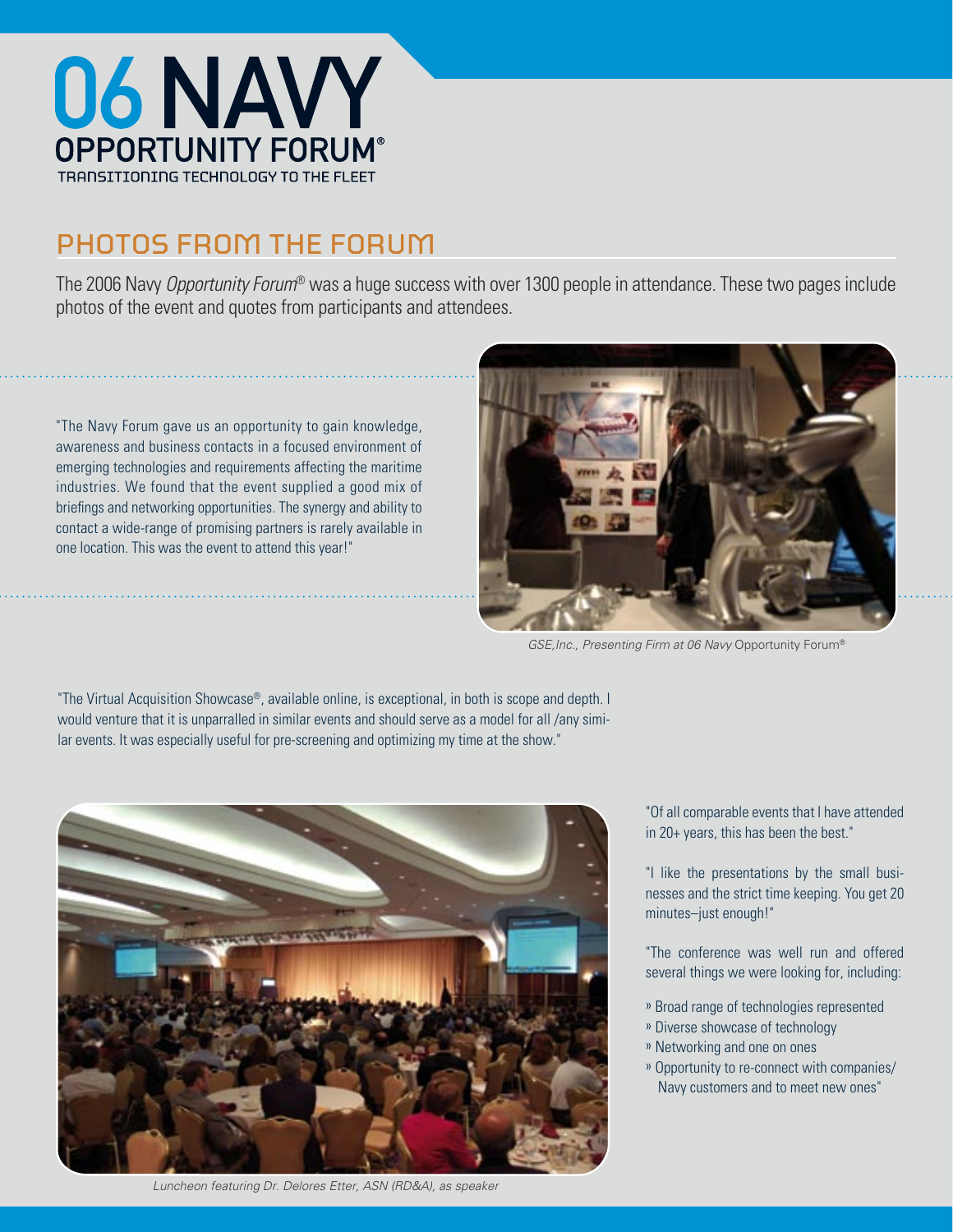

Communication & Ear Protection, Presenting Firm at 06 Navy Opportunity Forum®

"As a government contractor, it is beneficial to interact with the companies we support and discuss their concerns and needs. The Navy Opportunity Forum provides that opportunity. Also, while I am there, I always learn something new about the program and participation."

"Plentiful topic info allows preparation for forum attendance. There was an excellent overview of emerging technology applicable to marine and related industries."



Dr. Delores Etter, ASN (RD&A)



Sensor Technologies & Systems, Presenting Firm at 06 Navy Opportunity Forum®



Sen. Mark Pryor (D-AR)

"Congratulations for a very smooth execution of this 06 Opportunity Forum. Well done! I got lots of excellent ideas to do in the NAVSEA program office."